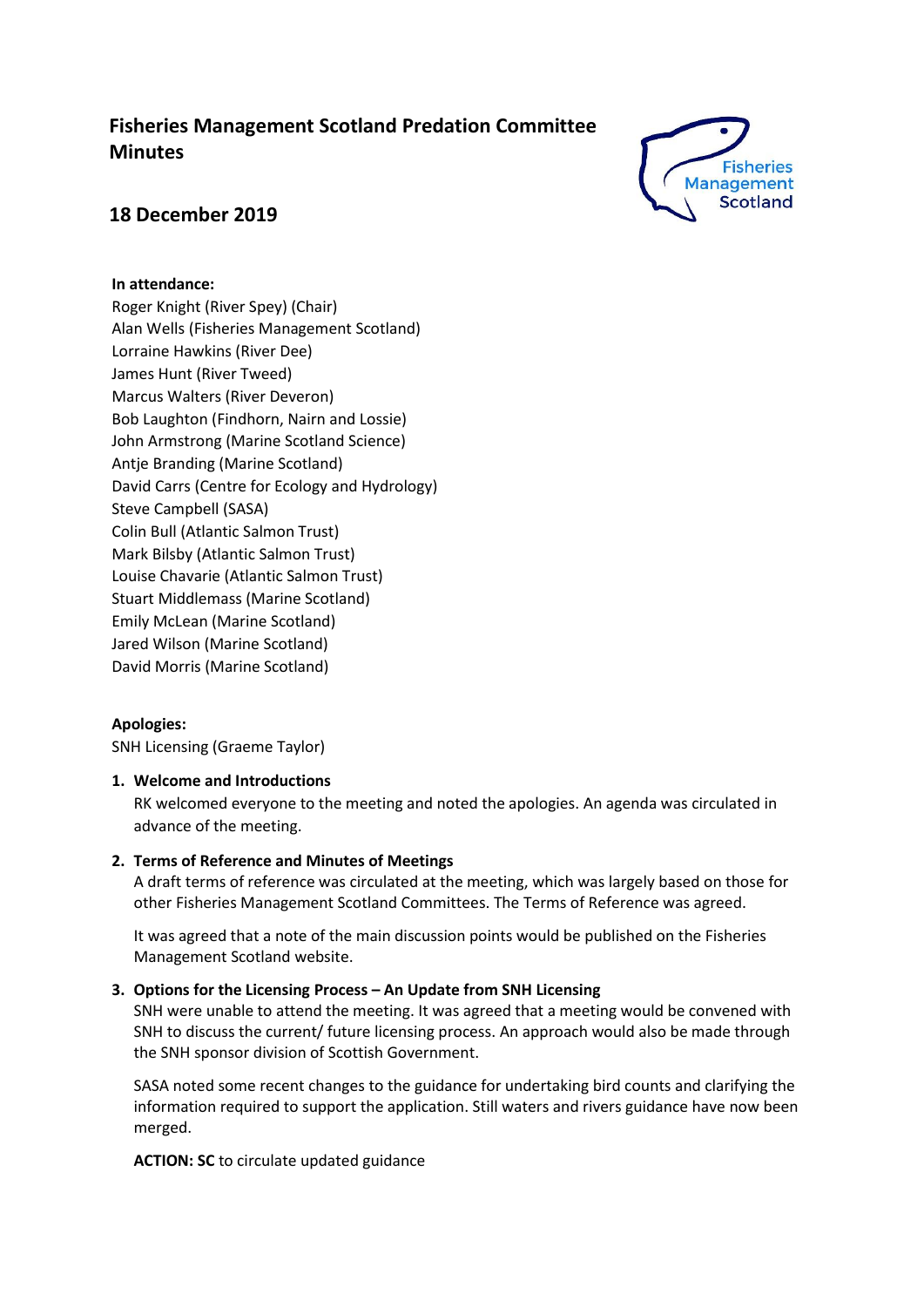#### **ACTION: ALL** to look at the guidance and suggest any modifications

**ACTION: AW, RK, JA/AB** to arrange a meeting with SNH in the second half of February.

- **4. Piscivorous Birds: The Scottish Government's Perspective – Update**
	- Key points of discussion were as follows:
		- The Programme for Government commitment to produce a wild salmon strategy reflects the recognition within Government of the urgency to take action across the range of pressures wild salmon face;
		- Wider policy drivers include the Scottish Government emphasis on the climate emergency. It was highlighted that COP26 will take place in Glasgow. Climate impacts are important for salmon with regard to adapting to climate change and the arising impacts;
		- The next annual NASCO meeting will take place in Edinburgh in June. This will be an opportunity to showcase the action that Scotland is taking to protect and improve salmon populations;
		- Brexit remains an important factor, and "no deal" remains a possibility. However, the need to design new land management support approaches once Scotland no longer is part of the CAP system presents an opportunity to design something that is tailored towards Scotland's needs.
		- Predation is one of a number of pressures on salmon. It is important to mitigate these pressures, but there is also a need to have suitable evidence for this. On that basis it was noted that the inclusive nature of this group is very helpful.

### **5. Research Actions**

A number of updates were provided on current actions

- o **Tweed:** There was a discussion about the plans to track goosanders on a pilot basis. This would allow a greater understanding of the general ecology of these birds, their in-river movements and the effect of scaring. This project has been greatly delayed due to extensive discussion over the most suitable way of attaching tags to the birds. The Home Office appeared to have devolved licensing to the BTO and JW agreed to act as a link to the BTO to help with this process. In-river survival of smolts has also been investigated – the intention is to use 150 tags in 2020. A trial of non-lethal scaring techniques using lasers to scare cormorants from roosts has had mixed success. Initially this action successfully decreased roost size, but there are signs that the birds are becoming habituated to this, either not moving or moving upstream to a different roost.
- o **Dee:** A smolt tracking and bird exclusion study was undertaken in the spring. The data is still being analysed and will be reported in January 2020, but the study has raised questions about the feasibility of excluding birds through scaring. There was also discussion about the logistics of designing an experiment to answer these questions.
- o **Deveron:** Have now completed four years of tracking using acoustic and radio tags and various scaring approaches have been used alongside this. Losses of smolts have been fairly consistent between years and acoustic tags recovered from the river had clearly been digested.
- o **Atlantic Salmon Trust:** A summary of the Moray firth project was provided. Work in 2019 suggests that a high proportion of tagged smolts were not recorded as leaving the study rivers – focussed projects in 2020 and 2021 will aim to understand this further, and attempt to determine whether predators are responsible and if so, which ones. A range of techniques were discussed, including use of drones and thermal cameras, scat analysis with associated molecular techniques to identify predators and internal radio tags.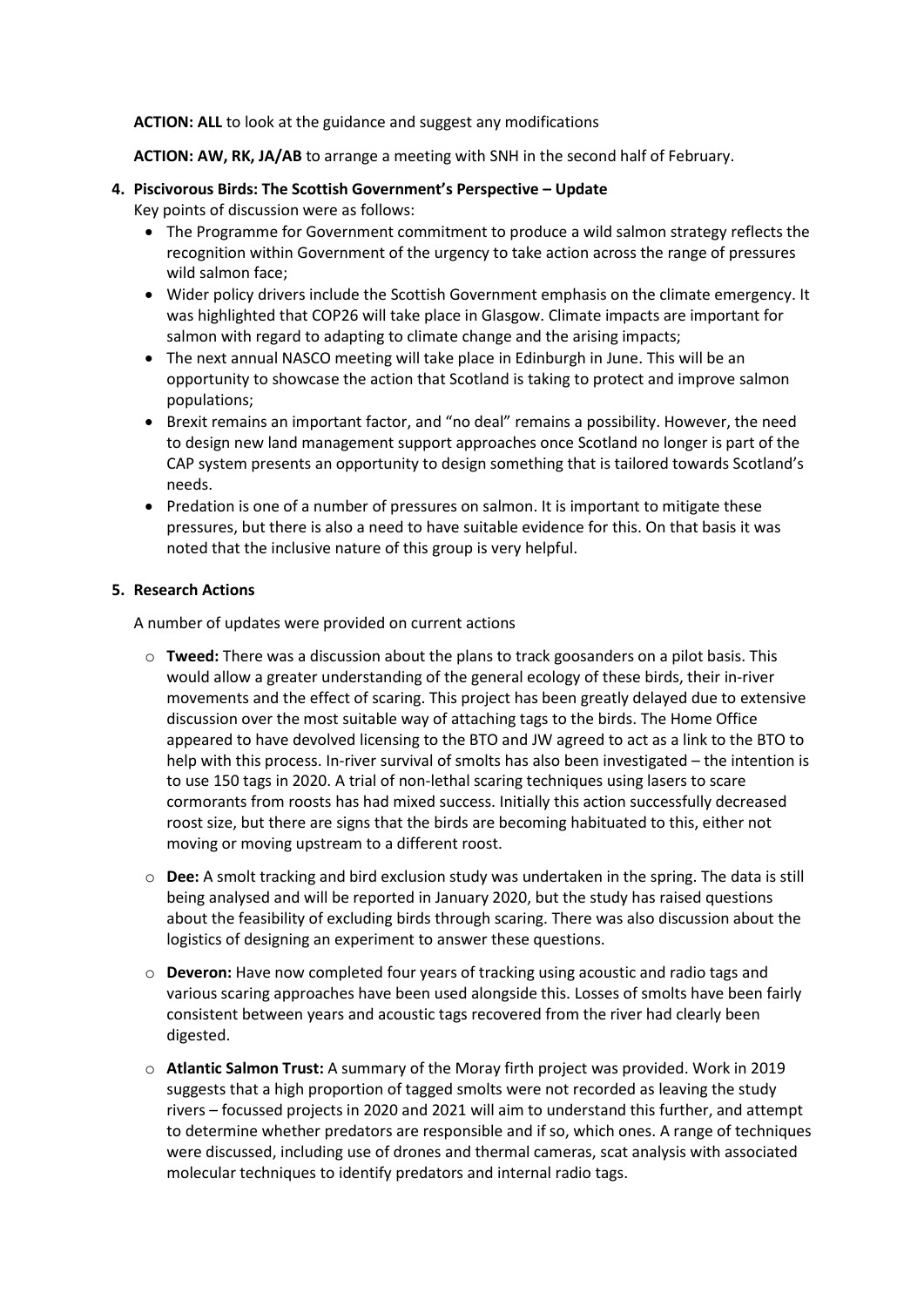- o **Scottish Government:** A diet study has been funded and will relate back to similar data collected in the late 1990's. A further priority is to fully understand the effect of tags when looking at losses. This will focus on tagging pre-smolts, using the smallest tags that can be sourced, coupled with aquarium studies to examine tag ejection. SG are keen to support the Tweed study to figure out where the birds are going and understand the response to scaring.
- o **Discussion:** It was noted that a different approach might be required. It was noted that populations of goosanders have been fairly steady over the last 20 years. There was discussion about the possibility of aggregating bird count data collected by DSFBs to better understand national trends in numbers. It might be possible for SASA to take this forward on 5 rivers with over 20 years of data, with additional (planned) capacity in the new year. This could be supported by the provision of additional information held by fishery managers. It was noted that a similar approach was adopted to model bird collisions with offshore windfarms. If you can define the population, it would be possible to develop an understanding of how many birds can be lost without affecting the population. The urgency of this work was emphasised. It was noted that BTO have supplied a report to SNH and it would be useful for the committee to see this.

**ACTION:** JA to circulate a link to the report.

### **6. Delivering Management Outcomes**

o **Sawbill Bird Dietary Analysis:** The idea of this study is to get at least 12 birds per river per season (Nith, Tweed, Dee and Spey). Previous work showed quite clearly that 12 birds with food in their stomachs is the minimum required. None of the rivers managed a full sample of cormorants – availability of birds is an issue during the study period. Stomach analysis involves looking for bones and identifying species from key bones. Measuring bones gives an accurate length estimate of the fish and allows an estimate of biomass in diet. The final report is due to be delivered for consideration by the end of April.

**ACTION:** DC to circulate a PDF of the 1998 paper on Fish Eating Birds and Salmonids in Scotland.

o **Seal Management - Development of Effective Acoustic Deterrent Devices:** It was noted that seals entering rivers (and sometimes moving many miles upstream) was a concern, noting that local perception was that large haul-outs at the mouth of rivers were also of concern. Given the obvious sensitivities around removal of seals and the declines in the common seal population, it is clear that the way ahead must be the development of effective non-lethal deterrents.

SMRU have been developing different types of devices which may be more effective in dissuading seals from entering rivers. Such devices need to be triggered, which raises the possibility of associating them with acoustic fish counters. It was agreed that this should be a priority for SMRU. It was further agreed that a coordinated approach to seal predation was required; the Committee should identify the key priorities and then negotiate with SMRU to deliver these.

**ACTION: AW** to draft a recommendation of the group to SMRU with regard to the use of technology to deter seals from entering rivers and associate these with fish counter technology.

### **7. Any other business**

There was a discussion about the use of developing population models in relation to different management scenarios, as was the case for geese. It was agreed that SNH should be asked to go through a similar process for sawbill ducks, in the light of the conservation status of salmon. A further, more focussed look at this issue with key individuals around the table was suggested to